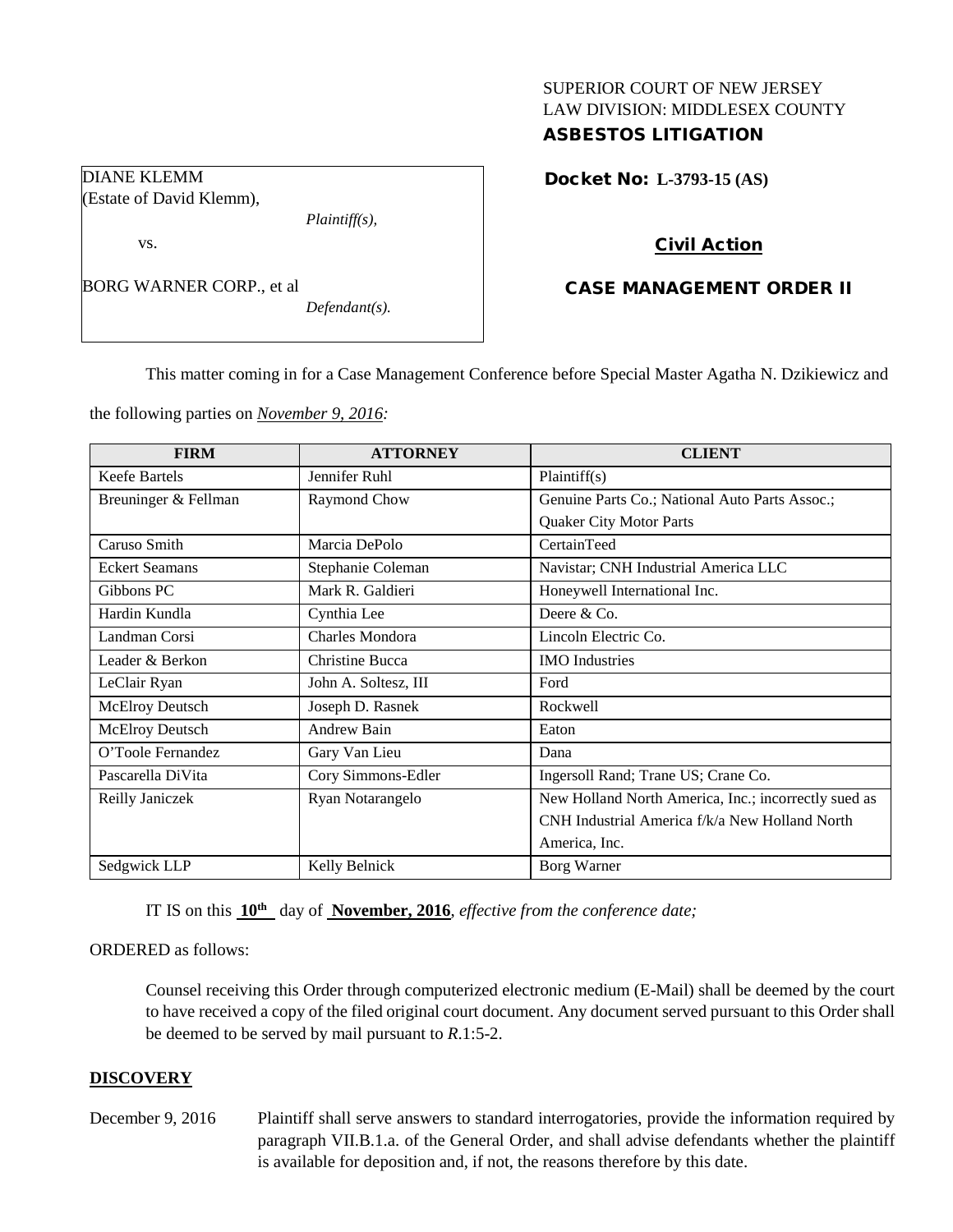| December 9, 2016  | Plaintiff shall serve answers to wrongful death interrogatories by this date.                                                                                                                               |
|-------------------|-------------------------------------------------------------------------------------------------------------------------------------------------------------------------------------------------------------|
| December 30, 2016 | Defendants shall serve answers to standard interrogatories by this date.                                                                                                                                    |
| January 17, 2017  | Plaintiff shall propound supplemental interrogatories and document requests by this date.                                                                                                                   |
| February 21, 2017 | Defendants shall serve answers to supplemental interrogatories and document requests by this<br>date.                                                                                                       |
| January 17, 2017  | Defendants shall propound supplemental interrogatories and document requests by this date.                                                                                                                  |
| February 21, 2017 | Plaintiff shall serve answers to supplemental interrogatories and document requests by this<br>date.                                                                                                        |
| March 21, 2017    | Fact discovery, including depositions, shall be completed by this date. Plaintiff's counsel shall<br>contact the Special Master within one week of this deadline if all fact discovery is not<br>completed. |
| April 21, 2017    | Depositions of corporate representatives shall be completed by this date.                                                                                                                                   |

### **EARLY SETTLEMENT**

April 28, 2017 Settlement demands shall be served on all counsel and the Special Master by this date.

### **SUMMARY JUDGMENT MOTION PRACTICE**

| May 12, 2017  | Plaintiff's counsel shall advise, in writing, of intent not to oppose motions by this date. |
|---------------|---------------------------------------------------------------------------------------------|
| May 26, 2017  | Summary judgment motions shall be filed no later than this date.                            |
| June 23, 2017 | Last return date for summary judgment motions.                                              |

## **MEDICAL DEFENSE**

- May 31, 2017 Plaintiff shall serve medical expert reports by this date.
- July 31, 2017 Defendants shall identify its medical experts and serve medical reports, if any, by this date. **In addition, defendants shall notify plaintiff's counsel (as well as all counsel of record) of a joinder in an expert medical defense by this date.**

### **LIABILITY EXPERT REPORTS**

- May 31, 2017 Plaintiff shall identify its liability experts and serve liability expert reports or a certified expert statement by this date or waive any opportunity to rely on liability expert testimony.
- Juy 31, 2017 Defendants shall identify its liability experts and serve liability expert reports, if any, by this date or waive any opportunity to rely on liability expert testimony.

### **ECONOMIST EXPERT REPORTS**

May 31, 2017 Plaintiff shall identify its expert economists and serve expert economist report(s), if any, by this date or waive any opportunity to rely on economic expert testimony.

\_\_\_\_\_\_\_\_\_\_\_\_\_\_\_\_\_\_\_\_\_\_\_\_\_\_\_\_\_\_\_\_\_\_\_\_\_\_\_\_\_\_\_\_\_\_\_\_\_\_\_\_\_\_\_\_\_\_\_\_\_\_\_\_\_\_\_\_\_\_\_\_\_\_\_\_\_\_\_\_\_\_\_\_\_\_\_\_\_\_\_\_\_\_\_\_\_\_\_\_\_\_\_\_\_\_\_\_\_\_